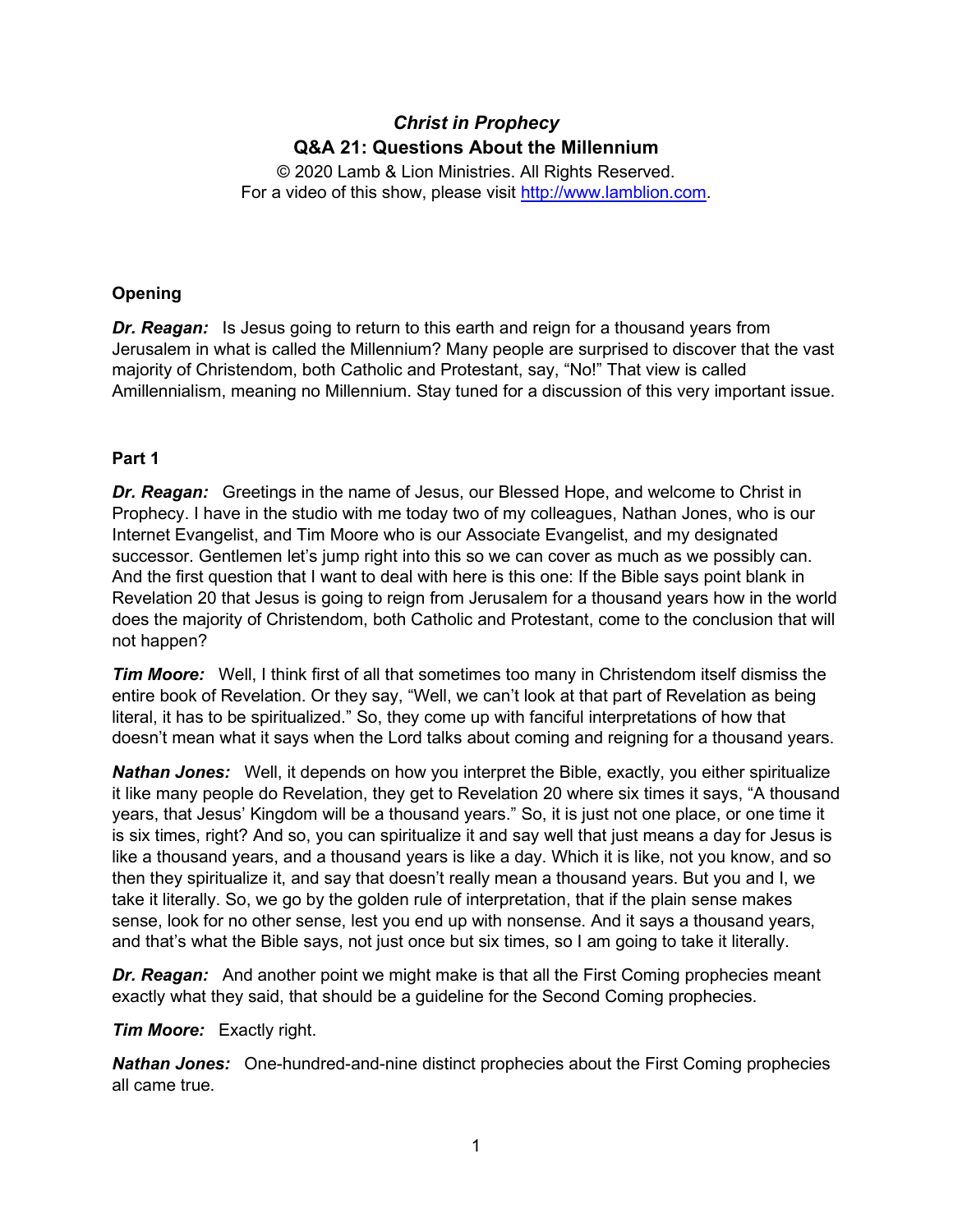**Dr. Reagan:** I grew up in an Amillennial Church and we were taught that the Bible means exactly what it says from the beginning to the end unless it is talking about the Second Coming and that never means what it says.

### *Nathan Jones:* How do they justify that?

*Dr. Reagan:* Well, that is a good question. I also one time was reading a book and the author said, now this was act of omission, he said "I can prove to you that the thousand years in Revelation 20 does not mean a thousand years, because over in the Psalms there is a psalm that says that God owns the cattle on a thousand hills, and certainly, there are more than a thousand hills. So, that had to be symbolic, therefore this has to be symbolic."

*Tim Moore:* Well, you can end up with again, absolute nonsense when you start applying poetic language from the Psalms to a very clear narrative description of a reign of a thousand years.

*Dr. Reagan:* The meaning of words is always determined by context.

### *Tim Moore:* Exactly right.

*Nathan Jones:* Plus, he doesn't use like or as when you get to Revelation 20, "He bound Satan for a thousand years." Not like a thousand years, or sort of a thousand years. And you know it says again, "He shall not deceive the nations no more until the thousand years were finished." And that is where we get the term millennium, millennium meaning one thousand.

*Dr. Reagan:* Well, that leads us to the next question, and these are questions that people have sent in, this one says: With regard to the Millennium my church teaches that Jesus is reigning now from Heaven. In other words, we are being taught that we are in the Millennium right now. What is your response to that?

*Tim Moore:* I would ask, since when? In other words when did that thousand years start if they think we are in it right now? Because if they interpret it literally as a thousand years there had to be a beginning point, and an end point. And I don't see that there is a reign of Jesus Christ being manifest on the earth. In other words, is Satan bound? If he is, he sure has a lot of free reign in the midst of his binding because you can see his manifestation all around the world with descending darkness even as we sit here today.

*Nathan Jones:* I love what Micah 4:1-3 says, "Now it shall come to pass in the later days," the Millennial Kingdom, "that the mountain of the Lord's house shall be established on top of the mountain. It shall be exalted above the hills." Is Jerusalem exalted today? "The people shall flow to it, many nations shall come and say, 'Come and let us go up to the mountain of the Lord, to the house of God of Jacob." Is the house of God up on Jerusalem today? And then it says, "They shall walk in our paths, for out of Zion the law shall go forth." Is the law of the world coming out of Jerusalem?

*Dr. Reagan:* Well, Nathan, you obviously just don't understand. Amillennialist would say immediately that's talking about the Church.

*Nathan Jones:* So, the Church is up on top of that mountain?

*Dr. Reagan:* It's not talking some future Kingdom; it is talking about the Church.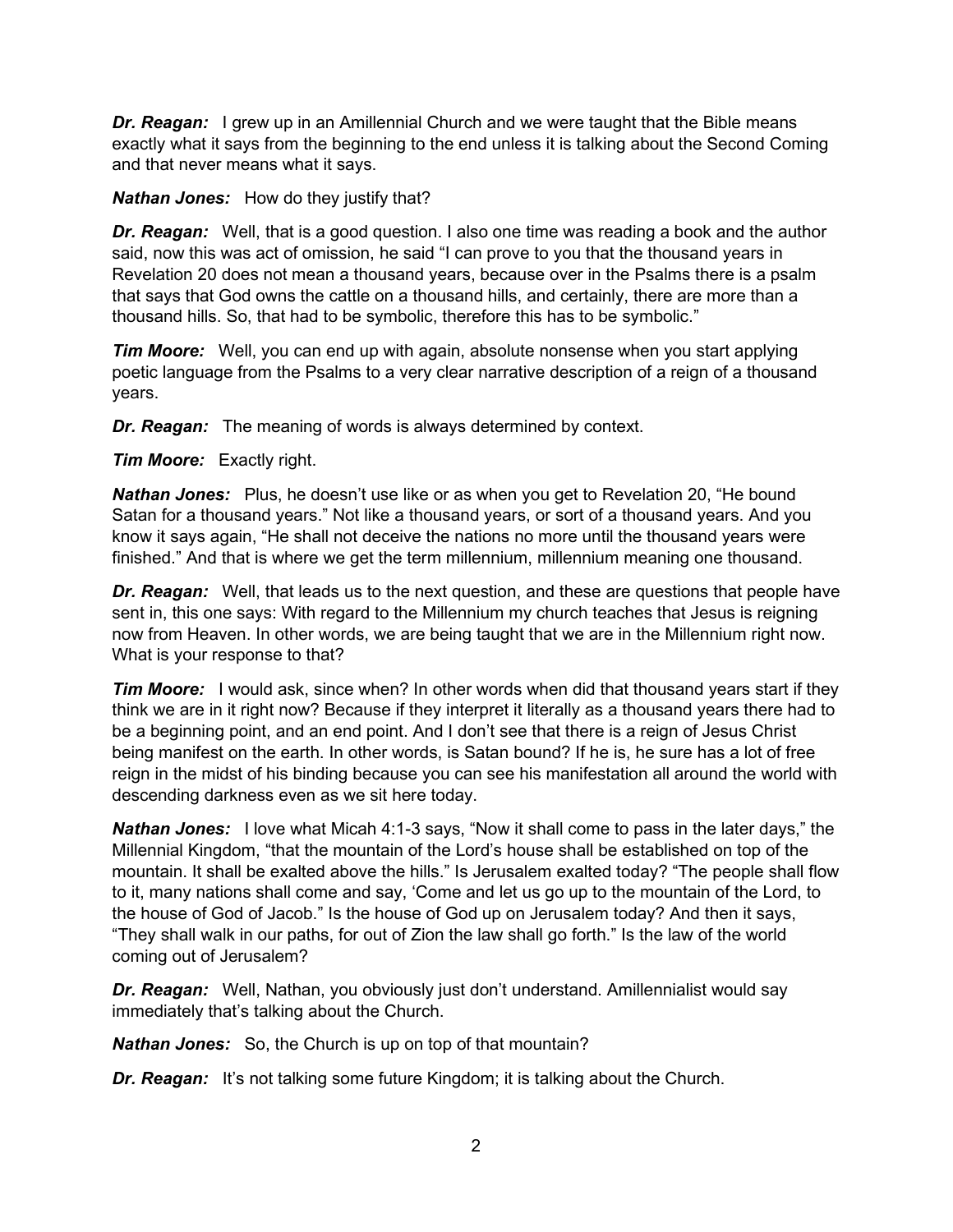*Nathan Jones:* Well, then couldn't if you interpret it that way you could make any interpretation you want?

*Dr. Reagan:* That's true, but is the Church reigning over all the world?

*Nathan Jones:* No.

*Tim Moore:* No, clearly not.

*Nathan Jones:* And that's another viewpoint, that's the Post-Millennial viewpoint, the idea that the Church will eventually rule the world.

*Dr. Reagan:* Yeah, but Amillennialist say it's going on right now.

*Nathan Jones:* Right.

*Dr. Reagan:* And I always say, "Well, if it is Jesus is doing a very, very poor job of it. And Arnold Fruchtenbaum a Messianic Jew always says, "If we're in the Millennium now, then we are living in the slum portion of it."

*Nathan Jones:* There is a misinterpretation I think that if you go to Cotton Mather he was a Puritan pastor back in the 1700's and he said, "The Kingdom of Christ was a four part kingdom, it was a spiritual kingdom, a providential kingdom, and a ecclesiastical kingdom…" Which it is, the Church is over the earth right now, the Lord through it. But there is a fourth aspect and that is the Davidic Kingdom where Jesus will rule, and reign on the seat of David in Jerusalem. And that aspect has not been claimed yet, but He will when Jesus returns.

*Tim Moore:* And He will rule with a rod of iron, which means all of the evil that we see manifest around the world today, will not be tolerated. So, clearly he is not reigning in that manner right now, even through the Church.

*Nathan Jones:* Great point.

*Dr. Reagan:* Yeah, the Bible says that the earth will be flooded with righteousness as the waters cover the seas. I don't see that today.

*Tim Moore:* No, certainly not.

*Nathan Jones:* Well, you take trips to Israel all the time, you go to the Dead Sea.

*Tim Moore:* Oh, yes.

*Nathan Jones:* Is the Dead Sea, are people fishing in the Dead Sea?

*Tim Moore:* Excellent point.

*Nathan Jones:* And the cliffs are all green?

*Tim Moore:* No.

*Nathan Jones:* In Ezekiel 47 it prophesized that the Dead Sea in the Millennial Kingdom will be alive again.

**Dr. Reagan:** But that is just symbolic language for the Gospel going out all over the world.

*Nathan Jones:* He really loves playing devil's advocate, doesn't he?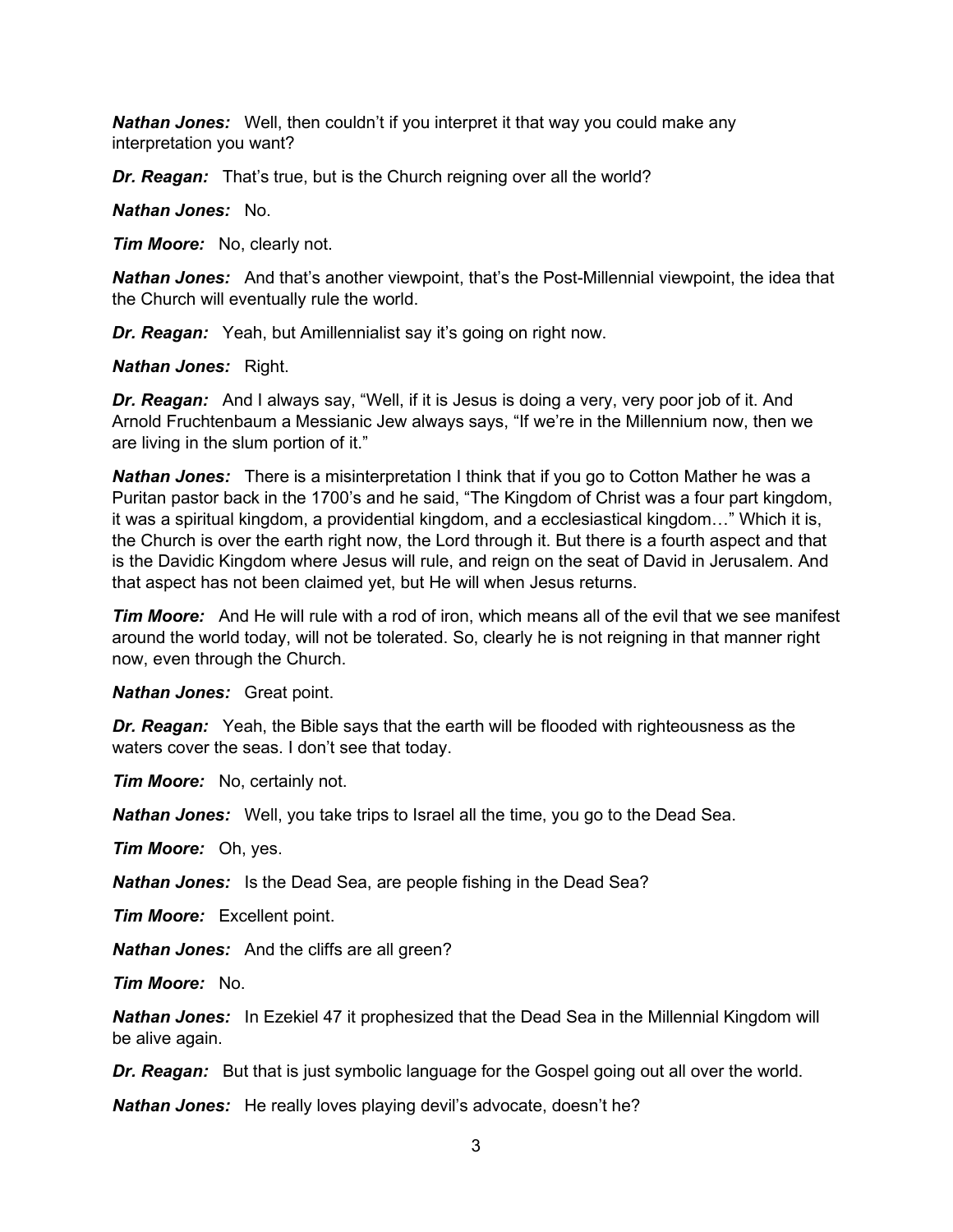*Tim Moore:* Yes, he likes it, well we should say another advocate than that. But he likes to play the contrarian in a sense.

*Nathan Jones:* There you go.

*Dr. Reagan:* The problem is when you spiritualize prophecy then you never know when it is fulfilled.

*Nathan Jones:* Right.

*Dr. Reagan:* You don't know when it is.

*Tim Moore:* And that allows the interpreter to become the declarer of what the Word of God means, instead of letting the Word of God speak for itself.

*Dr. Reagan:* That's true. Okay, another question: My church teaches that the Millennium is future, and will occur on this earth but it will consist of the Church reigning over all of the world for a thousand years, without the presence of Jesus.

*Tim Moore:* Well, that goes back to what Nathan said about being a Post-Millennial--

*Dr. Reagan:* Yeah, Post-Millennial idea.

*Tim Moore:* Perspective of the Church actually gaining ascendency. I think this was disproven in the last century with World War I, the Church thought it was beginning to globalize the Gospel message, and evangelize the world, and saw itself as maybe achieving that kind of--

**Dr. Reagan:** That's a good point because at the end of the 19<sup>th</sup> Century in the 1890's the Church was flooded with articles and magazine and all about how the  $20<sup>th</sup>$  Century was going to be the century of the Church.

*Tim Moore:* Yes.

*Dr. Reagan:* And the Church would take over the world through the proclamation of the Gospel. And nearly all Christians were Post-Millennialists in that sense.

*Tim Moore:* Yeah, they anticipated that that was about to be fulfilled.

*Dr. Reagan:* And then came World War I and World War II, and the Great Depression, and the Cold War, and suddenly you couldn't find a Post-Millennialist anywhere.

*Tim Moore:* No. What you find now--

*Dr. Reagan:* It is reviving today.

*Tim Moore:* Yeah, what we have now is Post-Modernist who are actually reverting to pagan religion, and pagan culture. And even within the last weeks as we record this program we have seen in our country a dramatic decline in the impact of the Church here. There has been a twelve-point drop in ten years in the number of people in the United States who even identify as being Christian.

*Dr. Reagan:* And that doesn't mean they are Christians.

*Tim Moore:* That doesn't mean they are Christian, that's just self-identification. And of course, generationally it is dropping precipitously, to where the Millennial generation today less than half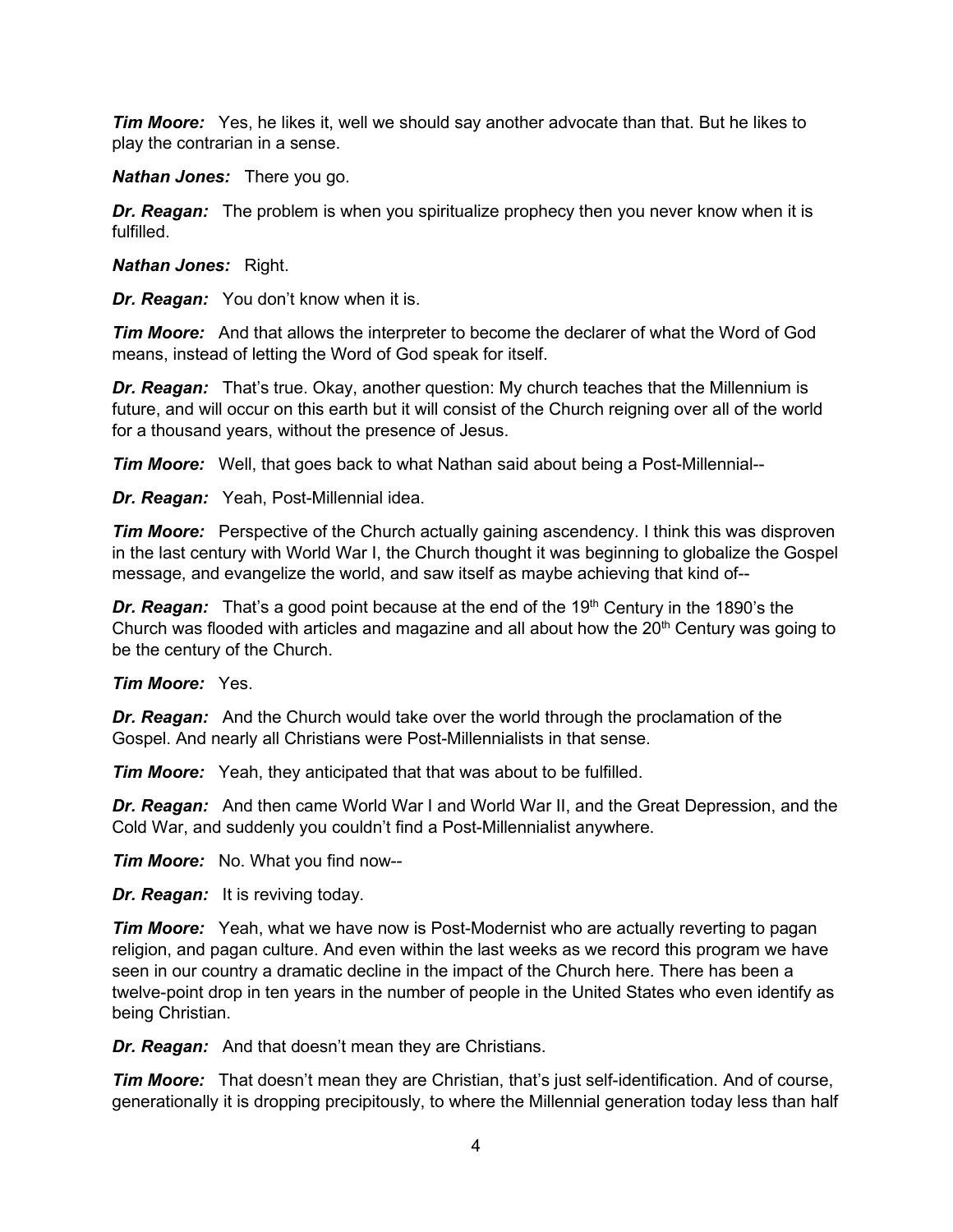of them even will claim a faith at all, let alone a Christian faith. And so, the Church is obviously not gaining ascendency.

*Dr. Reagan:* Well, you know I was raised in an Amillennial Church, and I was taught Amillennialism to the core. And when I first began to really read the Bible and believe what it said, and realized it says Jesus is coming back to reign for a thousand years, the first question in my mind was why? Why would He come back? Why not just do away with this world, take us all to Heaven, and be done with it. Why a Millennium?

*Nathan Jones:* Well, there are so many prophecies and promises in the Bible that must be fulfilled for there to be a Millennial Kingdom. Let's start with Jesus Christ Himself. He was promised to sit on the Throne of David and rule over this earth. Sure, He can do that spiritually, through the Church and providentially, but the Bible has many prophecies that say that Jesus will rule and reign from Jerusalem, that King David will be a co-regent under him as like mayor of Jerusalem. There are so many prophecies that say that Jerusalem will become the capital of the world, and it will be raised up above the other nations. And all the Gentile nations will flow through it, they'll grab the hem of a Jew and say, "Hey, you're with Jesus, take us to Jesus." Is that happening today?

### *Tim Moore:* No.

*Dr. Reagan:* So, you are saying that Jesus is going to receive the honor and glory during that time that He should have received the first time He came.

*Nathan Jones:* Amen.

*Tim Moore:* Yes, He will.

*Dr. Reagan:* But there are other reasons too.

*Tim Moore:* There are other reasons. I think one of the things that Amillennialists kind of seize on is the idea that goes all the way back to some of the earlier Church Fathers, that flesh, that this material world is evil, it is inherently sinful.

*Dr. Reagan:* Greek philosophy.

*Tim Moore:* Greek philosophy, exactly. And so, really spiritualizing away any kind of material world or realm eliminates the evil and the sinfulness of the world. But, the Lord created the world in perfection. We are told over and over again in Genesis that the world was good, His creation was good. Mankind was declared as being very good. So, when peace, righteousness, and justice floods the world, then even the material world around us, the animal kingdom, the creation itself will be restored to its perfected state, and that is part of God's goodness in the creation.

**Dr. Reagan:** I'm so glad that you raised that point because Greek philosophy just invaded the Church when the Church began to be dominated by Gentiles.

*Tim Moore:* Yes, by Augustine.

*Dr. Reagan:* They brought that Greek philosophy in. But there was another thing too, and that is all the early Church Fathers were very anti-Semitic, and that also propels Amillennialism because the kingdom that is portrayed in the Scriptures both Old Testament, and New is going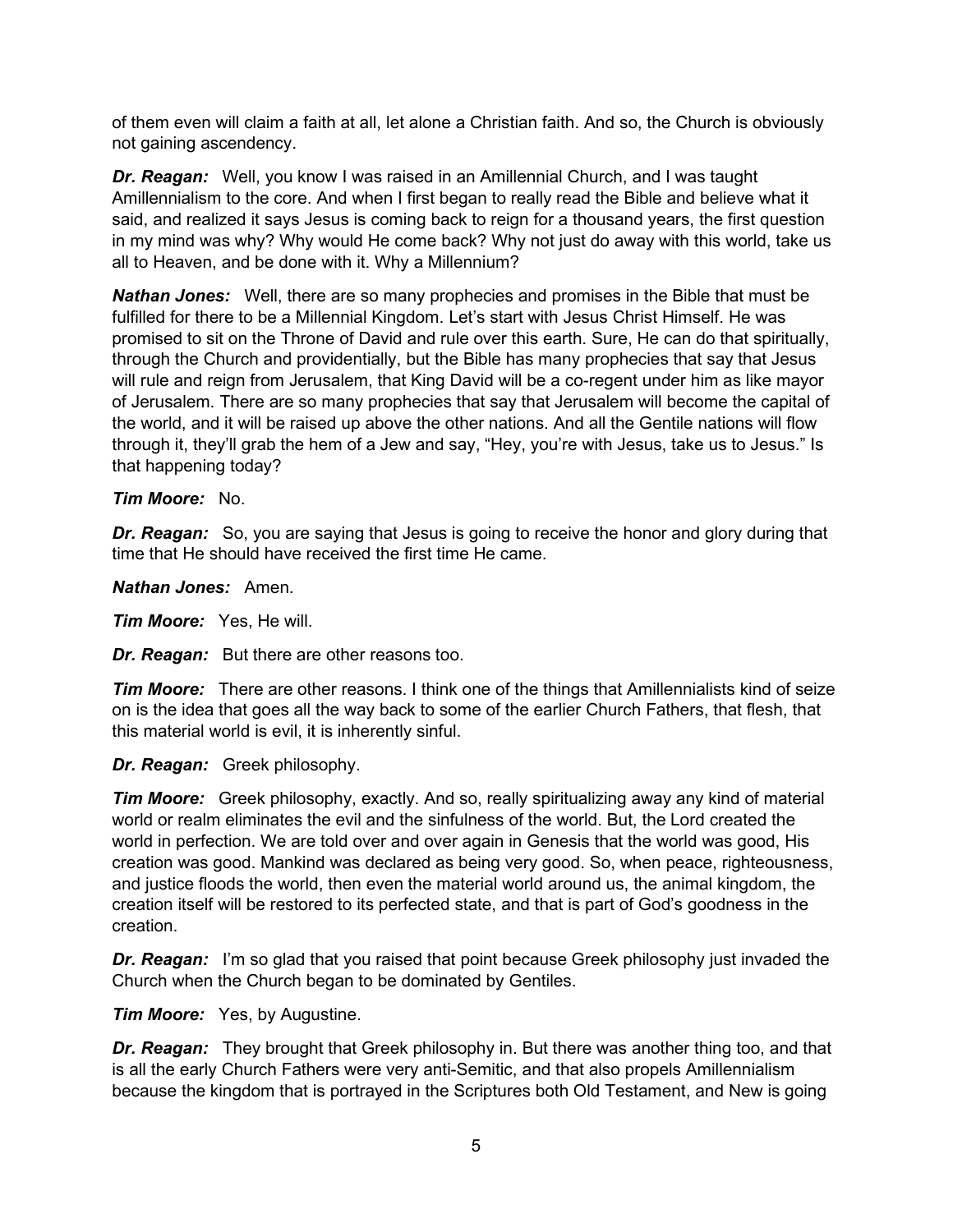to be a Jewish Kingdom where Jesus is going to reign from Jerusalem, all the blessing of God are going to go out through the Jewish people. In fact, it says that they will be so honored during that time that ten Gentiles will grab hold of a robe of a Jew and say, "Can we walk with you, because we know God is with you?" And these fellas could not accept that, God had washed His hands of the Jews, and there is not going to be any future kingdom where Israel is the prime nation of the world.

*Tim Moore:* Well, not only the Jewish nation having all these promises to be fulfilled within that thousand years, but the Creation itself is groaning for the return of the Creator, for the restoration of the perfection that He established, again in the Garden of Eden, which we will see once again during that Millennial reign.

*Dr. Reagan:* And God has also made some promises to the Church for that Millennial reign, what are those? He's got to fulfill them.

*Tim Moore:* Yes, He has.

*Nathan Jones:* Well, those Christian who will be resurrected, the Church Age Christians, you and I at that time period, will rule and reign with Jesus. There are so many promises that the Lord's made.

*Dr. Reagan:* In our glorified bodies we are going to reign over those who are natural bodies.

*Nathan Jones:* Right. So, there will be a Jewish priesthood over the earth, in their human physical, earthly bodies, but we will come down and we will reign over the earth in our glorified bodies.

*Dr. Reagan:* Every president, every governor, every member of a school board, or a city council is going to be a person in a glorified bodies. No wonder the world is going to be flooded with peace, righteousness, and justice.

*Nathan Jones:* Yeah, the only law will be coming out of Jerusalem, and it will be God's law.

*Dr. Reagan:* Yeah, so, this concept that we've just got to spiritualize all of this and throw it out. In fact, I've also had people tell me there is no mention of the Millennium in the Old Testament.

*Tim Moore:* Oh, my. Well, there are many mentions of the kind of world that we could look forward to during the Millennium throughout the Old Testament.

*Dr. Reagan:* Well, the passage you mentioned Isaiah 2, it describes the Millennial reign in detail. Or take Micah, Micah 4 I believe it was, the same thing, it is described in detail in the Old Testament.

**Nathan Jones:** Isaiah 9:6-7 the famous Christmas passage that prophesize that the governing ship or the rulership will be on the Lord's shoulders. Well, is Jesus here ruling and reigning physically? He is not. So, He needs to claim that.

*Dr. Reagan:* And He didn't the first time either.

*Nathan Jones:* No, He did not. No.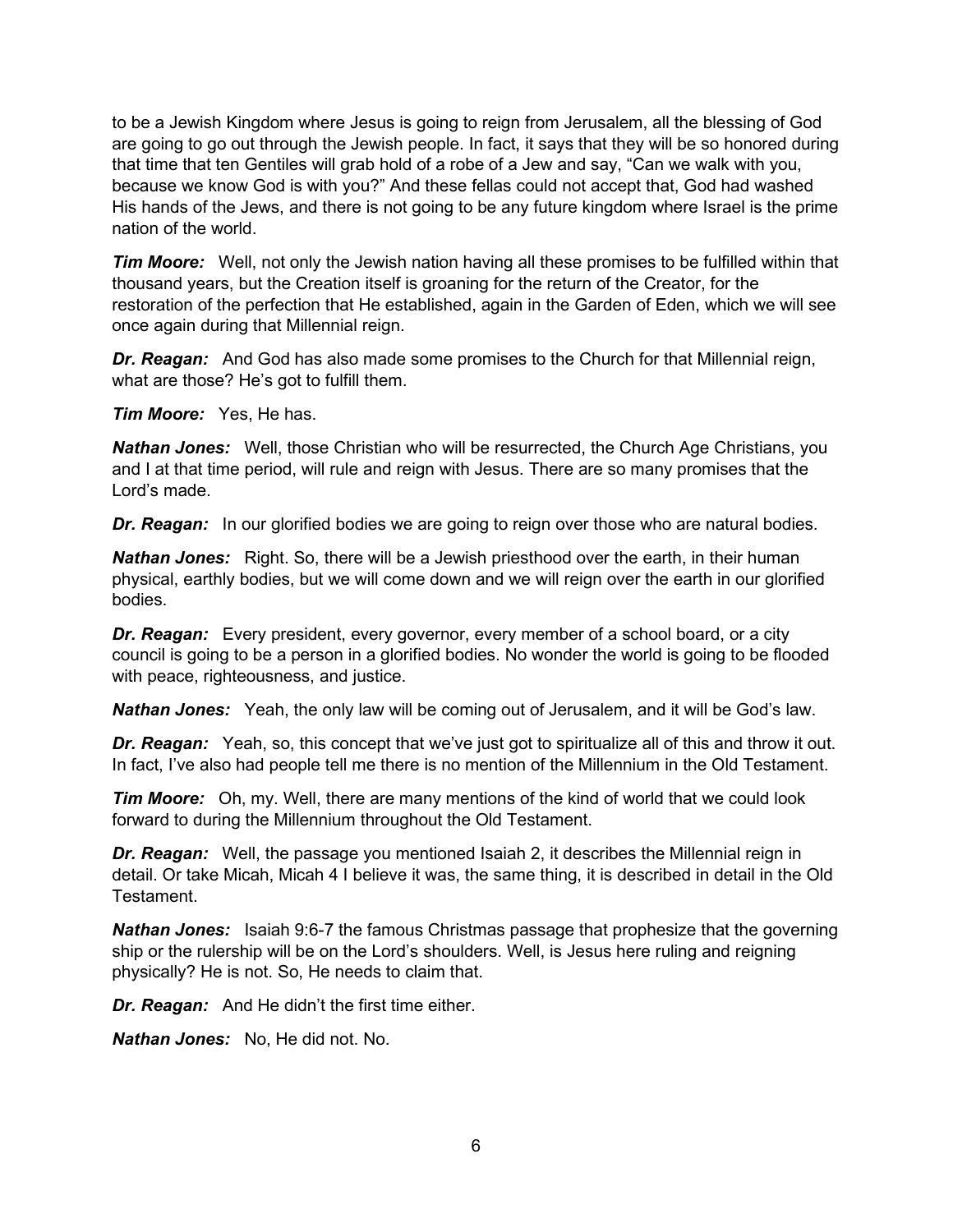*Dr. Reagan:* So, all of that has to be fulfilled. And it is going to fulfilled in a Millennial reign of Jesus Christ. Well, folks, we are going to take a brief break, and when we come back we will pick up where we left off.

# **Part 2**

*Tim Moore:* Welcome back to Christ in Prophecy and our discussion of the Millennial reign of Jesus. We are in the process of affirming that the Bible teaches that Jesus is going to return to this earth to reign from Jerusalem for a thousand years. This is called the Pre-Millennial Viewpoint. So, okay, Dave what is your next question for us to try to stump us?

*Dr. Reagan:* Well, the next question is kind of an intriguing one and that is when we ended that last session we were talking about that during the Millennial reign of Jesus those of us in glorified bodies, the believers are going to be reigning over those in natural bodies. So, the question begins to emerge as to who in the world are those people? Because when the Rapture occurs all Church Age believers living and dead are going to be glorified bodies. When Jesus returns at the Second Coming He is going to resurrect the Old Testament saints, and the Tribulation martyrs, they will receive their glorified bodies. So, who are we going to reign over?

*Tim Moore:* That is a good question, but through the Tribulation period there will be people who are able to endure, and who survive that terrifically, horrible period of time, and enter the Millennial reign of Jesus Christ in mortal bodies. And they will then have children, their children will have children to repopulate the earth. So, those living people, who are still mortal will go into the Millennial reign.

*Dr. Reagan:* So, the survivors of the Tribulation, who are believers.

*Tim Moore:* Who are believers.

*Dr. Reagan:* Because there will be survivors who are not believers.

*Tim Moore:* Oh, yes.

*Dr. Reagan:* They will be condemned to death, and to Hades. But, the ones who survive who are believers both Jew and Gentile will be allowed to be into the Millennium in the flesh, that is going to be a very small number of people.

*Tim Moore:* Relative to the world today, yes it will, but they will repopulate in very quick order.

*Nathan Jones:* Yeah, when you read about the Sheep Goat Judgment in Matthew 25 how at the, after the Second Coming, at the end of the Tribulation the Lord gathers all the people together for a judgment, and they fit in the Valley of Jehoshaphat. So we are talking about, you've got the 144,000, you've got the Jews protected in the wilderness, but there's not many people, but think about what the Millennial Kingdom must be like, if you don't have sickness and disease, and the life spans go as long as a tree, so like a thousand years. What would the population be? I once read that one theologian estimated by the end of the thousand years there could be 20 billion people living on this planet. And with the bounty, there is no scarcity and want, everybody has plenty of food. And I just love this Daniel 7:18, "But the Saints of the Most High shall receive the kingdom, and posses the kingdom forever, even forever and ever."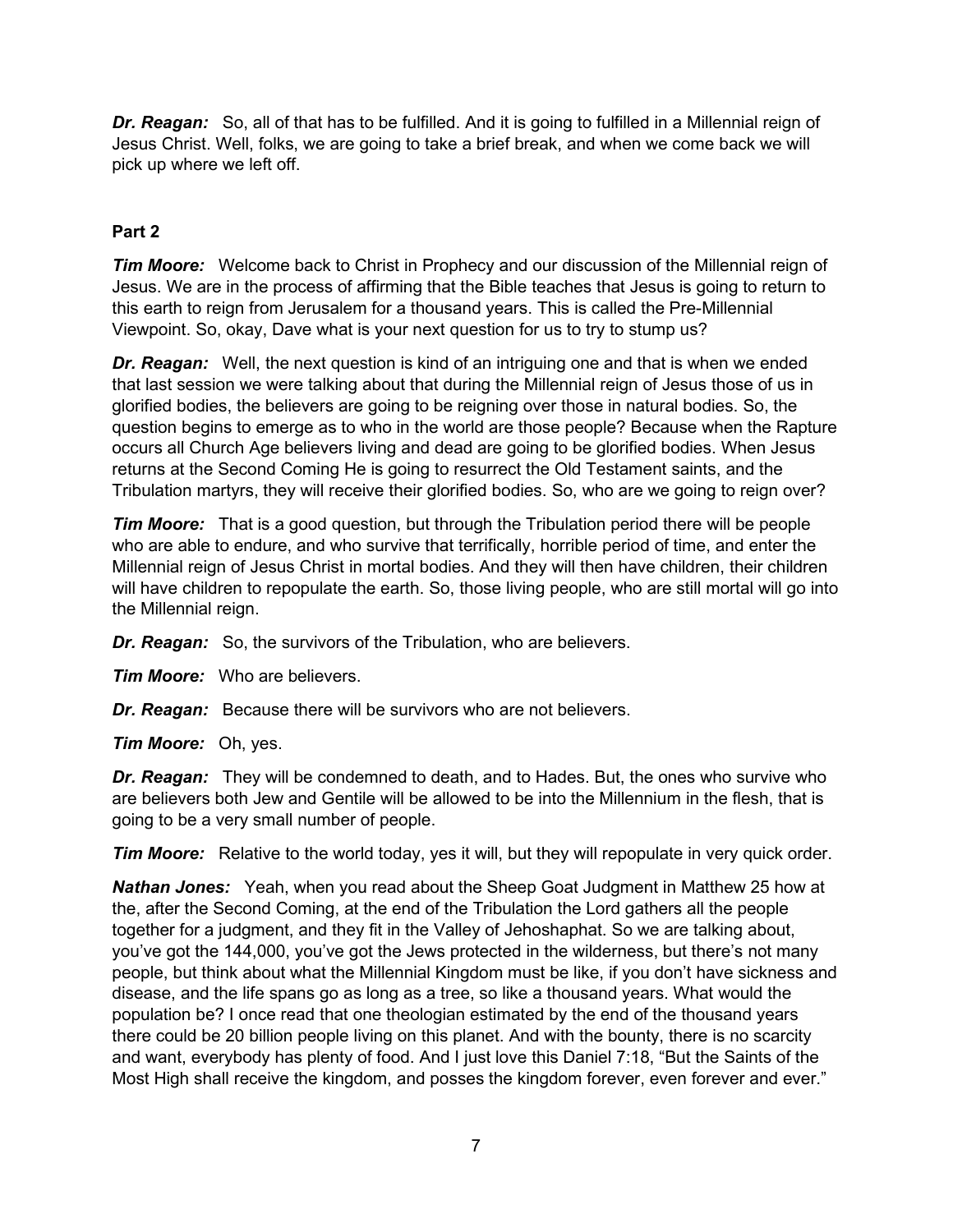### *Dr. Reagan:* Amen.

*Nathan Jones:* And as I Christian you ought to say, "Hallelujah," because that is a wonderful prophecy. And again in verse 27 it says the same thing, "Then the kingdom and dominion, and the greatness of the kingdoms under the whole heaven," kingdoms plural, nations, "shall be given to the people, the saints of the Most High, His Kingdom is an everlasting kingdom and all dominions shall serve and obey Him." So, we know then during the Millennial Kingdom there will be nations. The people who survive the Tribulation will split out and form countries again. We know that Egypt and Assyria will be nations again. Israel of course, the prime nation of the world. It talks about Russia, a second Gog and Magog War at the end of the Tribulation. So, those four nations we know exist there too.

**Dr. Reagan:** But the Millennium will begin with people in the flesh that all will be believers.

### *Nathan Jones:* Right.

*Dr. Reagan:* And then they will begin to propagate. And one of the things that you mentioned I think we ought to emphasize is that Micah chapter 4 says that people will live as long as a tree. And the indication of Scripture is that the lifespan of man will be returned to what it was at the beginning when men lived like a thousand years. And, if that happens then certainly we are going to have a tremendous population explosion.

#### *Tim Moore:* Yes, we will.

*Nathan Jones:* Yeah, you won't be limited to your 30's, your 20's and 30's to have children. You might be having children up to 100 or 200. Can you imagine how many?

*Dr. Reagan:* So quickly another question that arises then is what are going to be some of the characteristics of the Millennium?

*Tim Moore:* Well, I think there is a number of different kind of characteristics that we have to consider. I mean there will be spiritual bounty and blessing as the Lord reigns from Jerusalem. The world will be flooded with peace and righteousness. I mean it says that even the bells on the horse's bridles, the pots in the kitchens will say, "Holy unto the Lord." In other words, everything.

*Dr. Reagan:* Which is what the high priest does.

*Tim Moore:* Exactly, everything will be set apart as holy for God. With that kind of righteousness, you can just imagine there is no crime, there is no injustice, there is no sin anywhere in the world. Now, for those people who have entered as believers, they will be looking forward to that kind of life because they will have endured seven years of great terror during the Tribulation. Their children and grandchildren will grow up in a world not knowing any of the darkness that we see today. But some of them sadly, will not be eager to subject themselves to the Lord's reign, and so they will be the ones who will eventually revolt against Him in the second wars of Gog and Magog at the end of the Millennium. But spiritually the world will be flooded with peace and righteousness. We can only imagine.

*Dr. Reagan:* And justice.

*Tim Moore:* And justice, yes.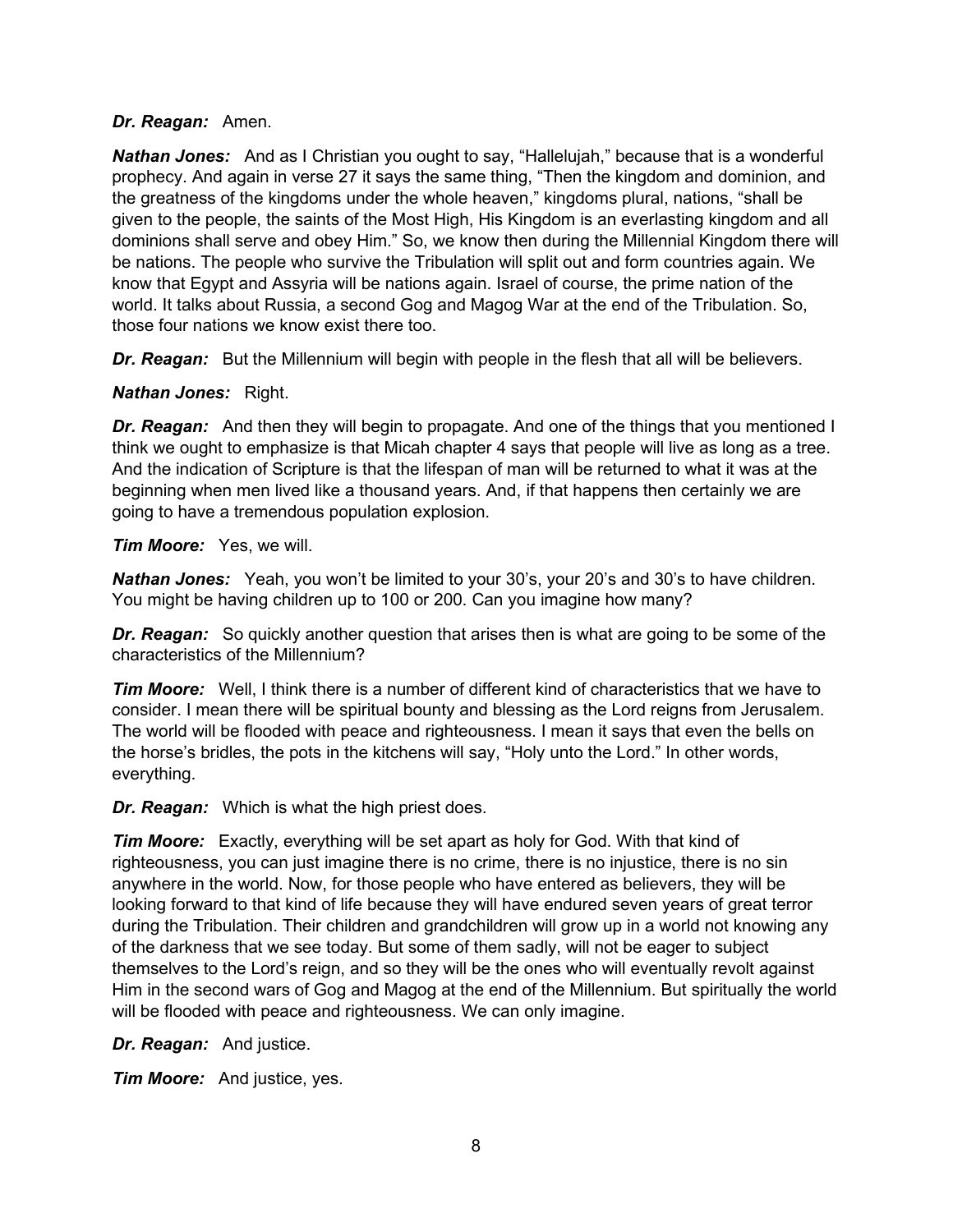*Nathan Jones:* I love Jeremiah 31:13, "Then shall the virgin rejoice in the dance, and the young men, and the old together for I will turn their mourning to joy, will comfort them, and make them rejoice rather than sorrow. I mean I love to preach about the Millennial Kingdom because it is a time, that is our home, we might consider you know where you live your home, but this is a temporary home. Our future home is the Millennial Kingdom and then into the Eternal State.

*Dr. Reagan:* Well, I don't think it would be exactly correct though to say there will be no crime during that time, because you are going to have people in the flesh, and the flesh is going to want what the flesh wants. And what I think is going to happen is that when people violate the law of God, there won't be legislatures, there will be the law of God. And when they violate it they will be arrested immediately. They will be tried immediately. There will be no appeal because that judge is going to be in a glorified body with the mind of Christ. Justice will be swift. Justice will be certain. Justice will be for sure. In fact, it indicates in Micah that if a person is rebellious that they won't live beyond the age of 100. I'm not quite sure what all that means but it indicates it.

*Tim Moore:* That is a good point, because as even I am watching the raising of grandchildren now I realize that children have to taught, and they have to be admonished. So, they have a sinful nature within themselves that wants to rebel against parents, and as the world is repopulated children will have to taught. So, you are exactly right, crime itself will not be eliminated.

*Dr. Reagan:* But it will be certainly reduced.

*Tim Moore:* But it will be tamped down, and it will be corrected immediately.

*Dr. Reagan:* Well, some people say how can there be any evil during the Millennium because Satan is going to be tied up during that time? He is going to be chained. So how can there be any evil?

*Tim Moore:* Well, that is a proof that evil is not just external to mankind, it's in our very heart.

### *Nathan Jones:* Yes.

*Tim Moore:* It is inside us. And that will be what happens in what is demonstrated in that great finality at the end of the Millennial reign.

*Nathan Jones:* That is the true tragedy of the Millennial Kingdom though, the release of Satan. And people say, "Why release Satan?" It's like letting a serpent into a daycare center, you know? But when it says that Satan will lead an army against Jerusalem one last time to try to overthrow Jesus, that people beyond count will follow him. They will turn. I mean it is a true tragedy that you could have a utopia society and all these children that are born of the Tribulation Saints will follow Jesus in an attempt to overthrow Him.

*Tim Moore:* Well John Milton wrote in "Paradise Lost" a phrase attributed to Satan, but there will be many people who will share this philosophy, "Better to reign in Hell, then to serve in Heaven." People will live in a heavenly kind of environment with perfect peace and righteousness, and justice but even then they'll realize I'm serving someone, Jesus Christ, and perhaps not willingly. So, given the opportunity and half a chance they will seek to rebel. And that is very tragic.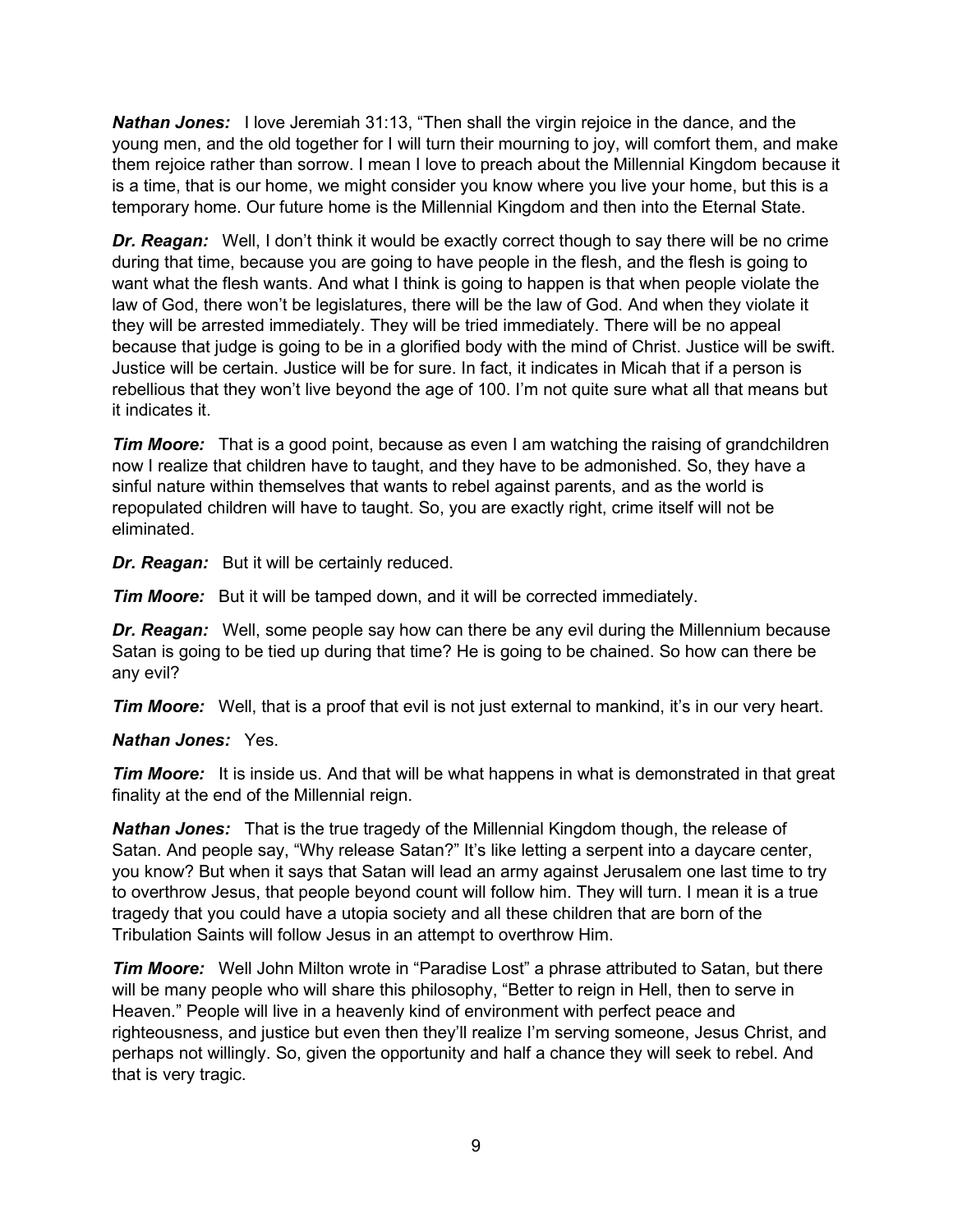**Dr. Reagan:** I suspect that during the Millennial reign when people see that justice is swift and certain and sure that what you'll have is people saying, "We love you Jesus," with their teeth clenched because they want everything that the evil nature wants. And so, at the end of that time when Satan is released he'll have a whole bunch of people ready for rebellion.

### *Tim Moore:* Yes, he will.

*Nathan Jones:* We even see that when the nations are supposed to go up at least once a year to Jerusalem to see Jesus. Jesus wants to connect with His people. And we read about how Egypt at some point is going to say, "Ah, we are not going up." And the Lord shuts off the rain until they finally repent and come to see Him. So, we already see a little bit of rebellion during that time period.

*Dr. Reagan:* You ever thought about the fact that history goes in a circle here? It begins with two people in a perfect environment, and they rebel. It ends with all of humanity in a perfect environment, and humanity rebels. I think God is trying to prove, and will prove that Humanism is absolutely wrong, because Humanism is basically the religion of the world it goes under many different names. But it is the belief in man, and it is the belief that man can be perfected. And it is a belief that all the sin in the world is due to society, not man. And if we could just perfect society, man will be perfected. No, the Bible says that the problem is man, the problem is the evil nature of man, and that the only thing that can change that is the indwelling of the Holy Spirit.

*Tim Moore:* Well, evil nature, not nurture. But speaking of nature there is one more thing that a lot of people mistake our very namesake here at Lamb & Lion Ministries as part of the Millennial reign. And that comes from Isaiah chapter 65 verse 25 when it says, "The wolf and the lamb will lie down together, and the lion will eat straw like the ox, the dust will be the serpents food, and there will be no evil or harm in all my holy Mountain." And so, the animal kingdom, again, creation being restored, and that is what the Lord promises to all of creation, like the Garden of Eden. But again folks, it will be the wolf and the lamb, and not the lamb and the lion, that is a picture of Jesus Christ.

*Dr. Reagan:* You know we have people argue with us about that. They'll write and they'll say, "Now I know it says somewhere the lion will lie down with the lamb and that is the name of your ministry, so where is it?" And I'll say, "It's not there."

*Tim Moore:* It's not there.

*Dr. Reagan:* And they'll say, "No, it's there I get a Christmas card every year with a picture on it."

*Nathan Jones:* Those lions though are going to be the most depressed animals during the Millennial Kingdom. Can you imagine a lion sitting there chewing straw and looking at the sheep going by?

*Tim Moore:* Ah, now, see but they are restored to their proper perfection.

*Dr. Reagan:* One of my all-time favorite religious cartoons shows during the Millennium this lion is sitting under a tree and he is reading a book. And this little lamb next to him just leaning over sleeping. And the title of the book is, "Veggie Recipes."